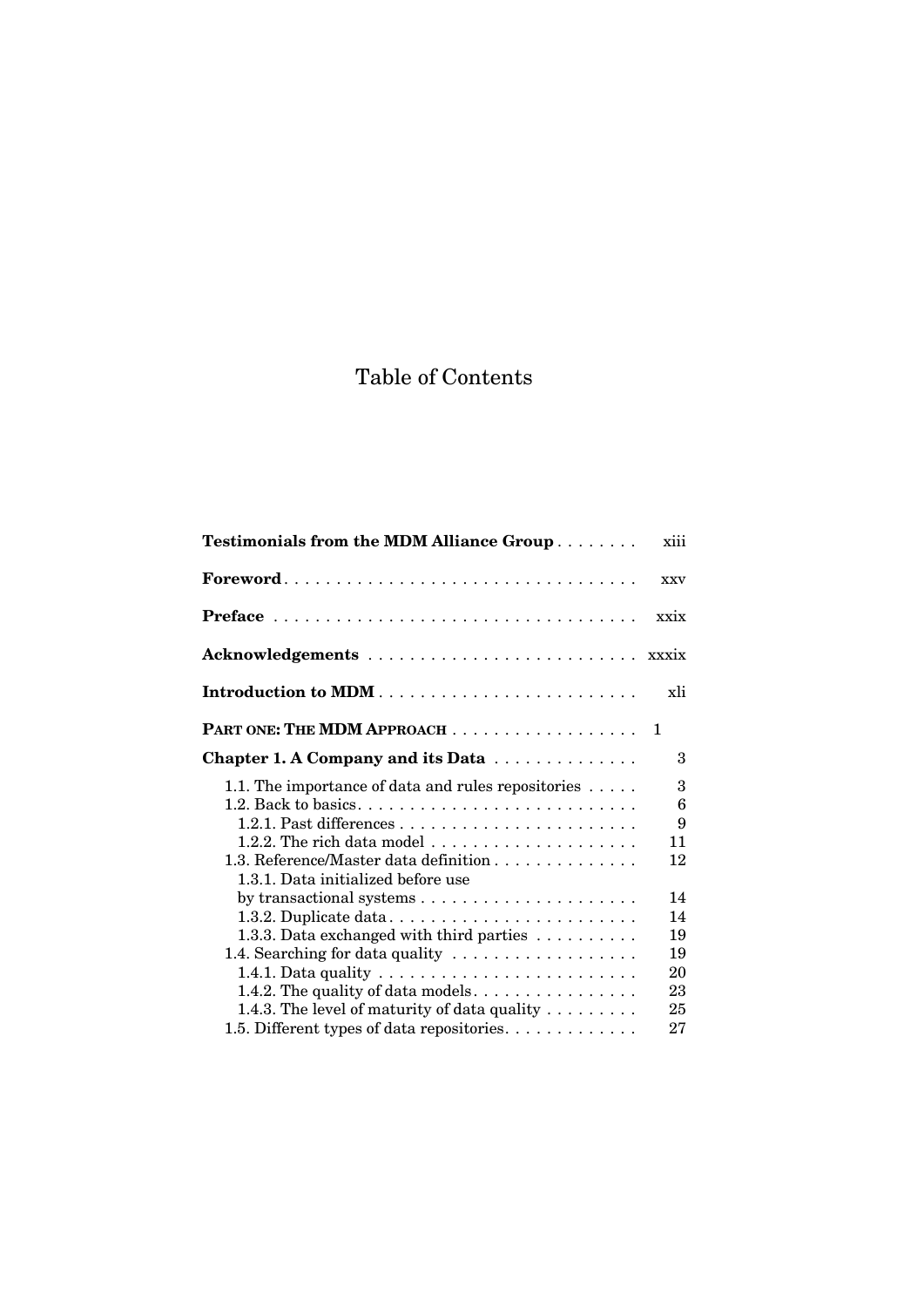## vi Enterprise Data Governance

| 1.5.1. Technical classification.<br>1.5.2. Customer Data Integration (CDI).  | 28<br>31 |
|------------------------------------------------------------------------------|----------|
| 1.5.3. Product Information Management (PIM) and                              |          |
| Product Life Management (PLM)                                                | 33       |
| 1.5.4. Lightweight Directory Access Protocol (LDAP)                          | 35       |
|                                                                              |          |
|                                                                              | 37       |
| 2.1. Corporate governance $\ldots \ldots \ldots \ldots \ldots \ldots \ldots$ | 37       |
| 2.1.1. Forced against the wall by regulations $\dots \dots$                  | 38       |
| 2.1.2. The new scorecard $\dots \dots \dots \dots \dots \dots \dots$         | 41       |
| 2.2. The transformation stages of an IT system $\dots \dots$                 | 42       |
| 2.2.1. First stage: the data repository $\dots \dots \dots$                  | 43       |
| 2.2.2. Second stage: the business rules repository                           |          |
| is added to the data repository                                              | 46       |
| 2.2.3. Third Stage: adding the business                                      |          |
|                                                                              | 49       |
| 2.3. Sustainable IT Architecture                                             | 51       |
| 2.3.1. The new management control $\dots \dots \dots \dots$                  | 52       |
| 2.3.2. Maintaining knowledge and the                                         |          |
|                                                                              | 55       |
| <b>Chapter 3. Taking Software Packages into Account</b>                      | 57       |
| 3.1. The dead end of locked repositories                                     | 57       |
| 3.2. Criteria for choosing software packages                                 | 59       |
| 3.2.1. Availability of the data model                                        | 61       |
|                                                                              | 62       |
| 3.2.3. Neutralization of a locked MDM.                                       | 62       |
| 3.3. Impact for software vendors                                             | 63       |
| 3.4. MDM is also a software package $\dots \dots \dots \dots$                | 65       |
|                                                                              |          |
| Chapter 4. Return on Investment.                                             | 69       |
| 4.1. Financial gain from improved data quality                               | 69       |
| 4.2. The financial gain of data reliability $\dots \dots \dots$              | 71       |
| 4.3. The financial gain of mastering operational risks                       | 74       |
| 4.3.1. An all too often inefficient control system                           | 74       |
| 4.3.2. MDM for the control of operational risks                              | 76       |
| 4.4. The financial gain of IS transformation $\dots \dots$                   | 77       |
| 4.4.1. The overlap of an Information System and IT.                          | 78       |
| 4.4.2. Financial valuation of an Information System                          | 79       |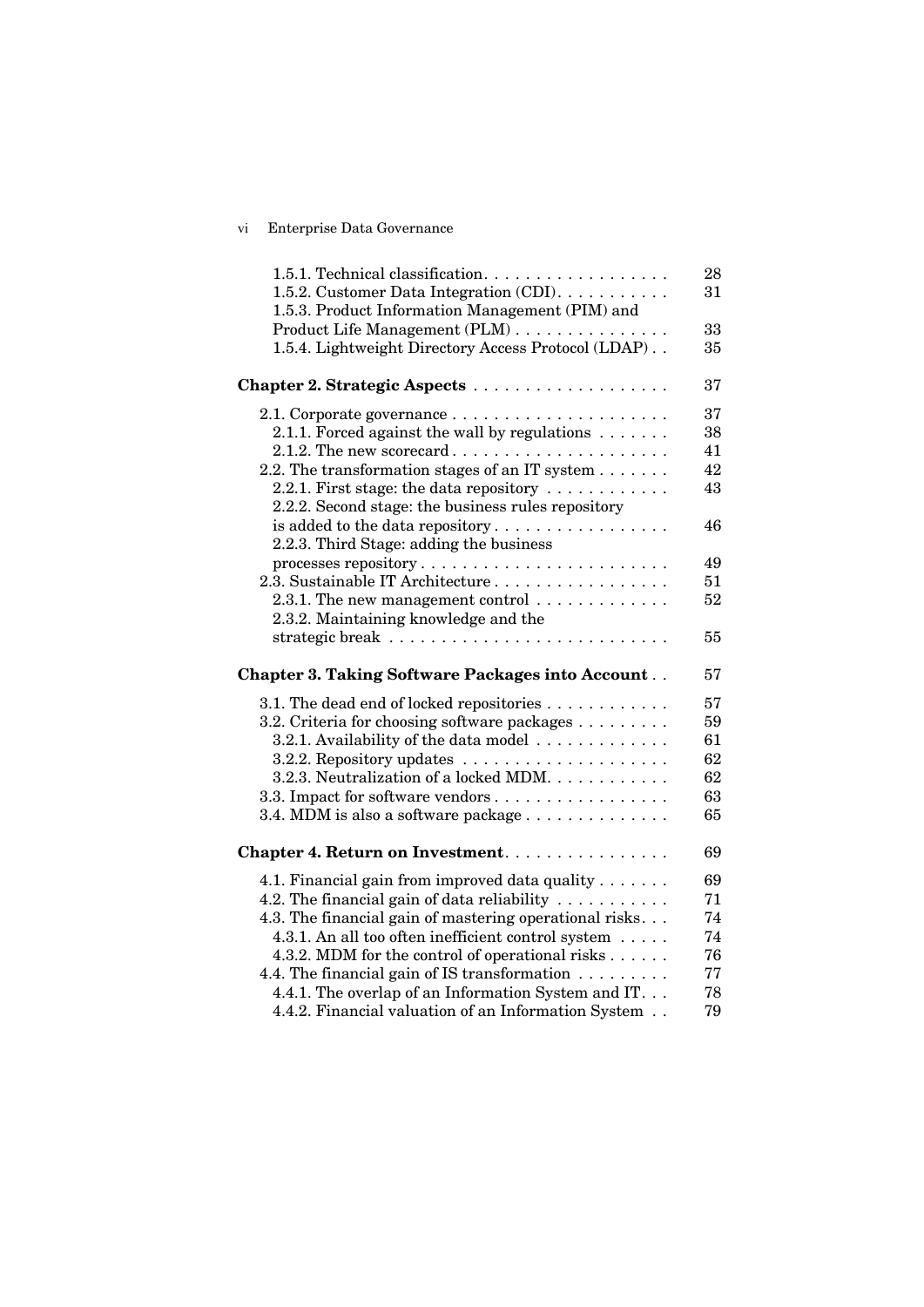| 4.4.3. The MDM as a springboard                                                    |     |
|------------------------------------------------------------------------------------|-----|
|                                                                                    | 81  |
| 4.5. Summary of the return on investment of MDM                                    | 83  |
| PART TWO: MDM FROM A BUSINESS PERSPECTIVE.                                         | 87  |
| <b>Chapter 5. MDM Maturity Levels and</b>                                          |     |
| Model-driven MDM                                                                   | 89  |
|                                                                                    | 89  |
|                                                                                    | 92  |
|                                                                                    | 95  |
| 5.3.1. Improved administration by business users                                   | 97  |
| 5.3.2. A greater reliability in the data repository $\dots$ .                      | 97  |
| 5.3.3. Preparation for MDM integration                                             |     |
| with the rest of a system $\dots \dots \dots \dots \dots \dots \dots$              | 98  |
| 5.4. The MDM maturity model $\dots \dots \dots \dots \dots \dots$                  | 100 |
| 5.5. A Model-driven MDM system                                                     | 103 |
|                                                                                    | 103 |
|                                                                                    | 104 |
| Chapter 6. Data Governance Functions                                               | 109 |
|                                                                                    | 109 |
|                                                                                    | 111 |
| 6.3. Version management                                                            | 112 |
| 6.4. The initialization and update of data                                         |     |
| by use context $\dots\dots\dots\dots\dots\dots\dots\dots\dots\dots\dots\dots\dots$ | 114 |
| 6.4.1. The affiliation of contexts                                                 | 115 |
| 6.4.2. The automatic detection of shared data                                      | 117 |
|                                                                                    | 118 |
|                                                                                    | 119 |
|                                                                                    | 120 |
|                                                                                    | 121 |
| 6.6. Data validation rules                                                         | 122 |
|                                                                                    | 123 |
| 6.6.2. Integrity constraints                                                       | 124 |
|                                                                                    | 126 |
|                                                                                    | 128 |
|                                                                                    | 129 |
| 6.9. Data hierarchy management.                                                    | 130 |
|                                                                                    | 131 |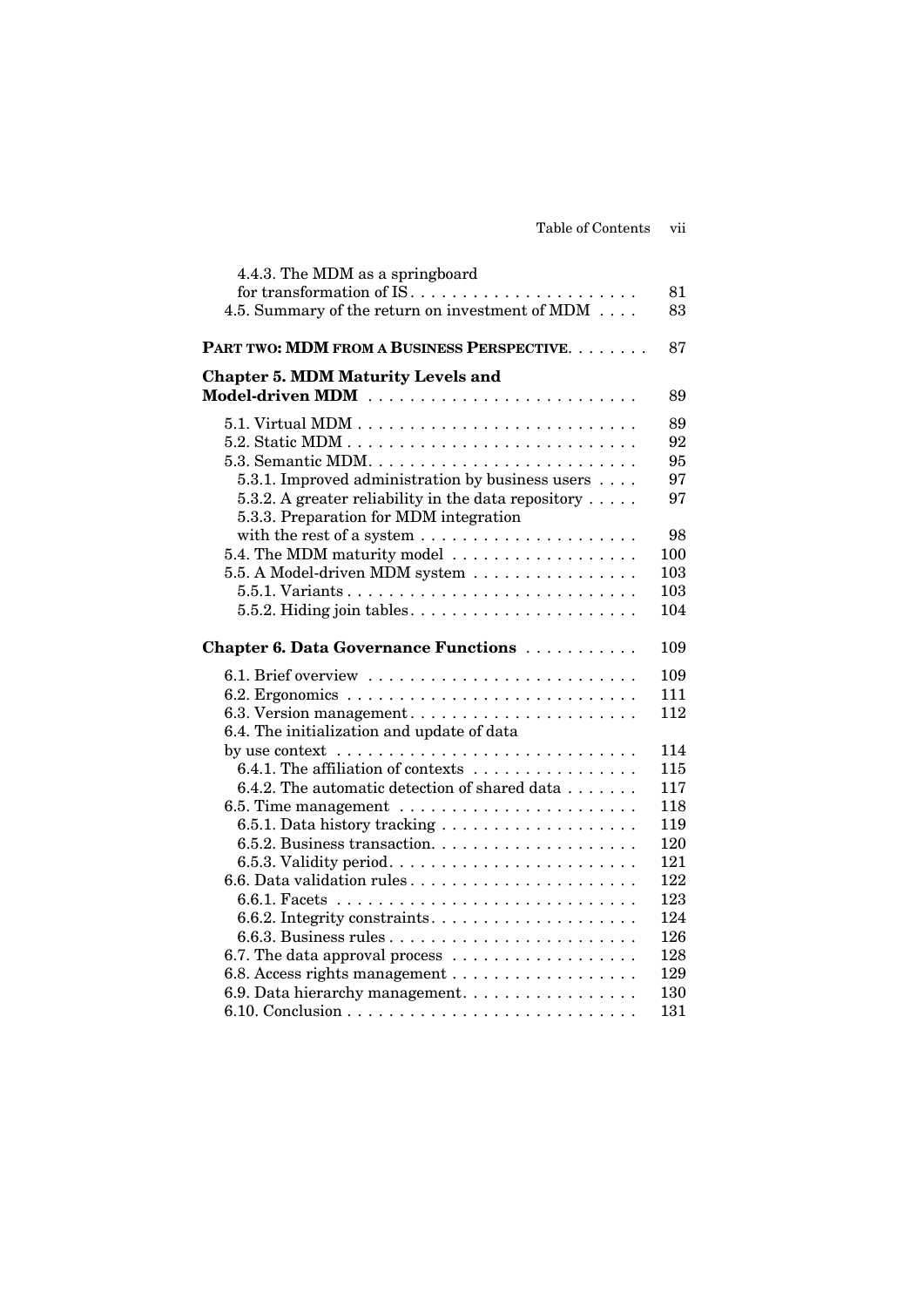## viii Enterprise Data Governance

| Chapter 7. Organizational Aspects.                                         | 133 |
|----------------------------------------------------------------------------|-----|
| 7.1. Organization for semantic modeling                                    | 133 |
| 7.1.1. The foundations of the organization $\ldots \ldots \ldots$          | 135 |
|                                                                            | 136 |
| 7.1.3. The Enterprise Data Office                                          | 137 |
| 7.1.4. Does this organization involve risks?                               | 139 |
|                                                                            | 146 |
| 7.2.1. Data owner. $\dots \dots \dots \dots \dots \dots \dots \dots \dots$ | 146 |
|                                                                            | 146 |
|                                                                            | 147 |
|                                                                            | 148 |
|                                                                            | 148 |
| 7.3. Synthesis of the organization required to                             |     |
| support the MDM                                                            | 148 |
| PART THREE: MDM FROM THE IT                                                |     |
|                                                                            | 151 |
| <b>Chapter 8. The Semantic Modeling Framework</b>                          | 153 |
| 8.1. Establishing the framework of the method                              | 153 |
| 8.1.1. The objectives of semantic modeling                                 | 154 |
| 8.1.2. The lifecycle of semantic modeling                                  | 157 |
| 8.2. Choosing the method                                                   | 161 |
|                                                                            | 161 |
| 8.2.2. Choosing another method $\ldots \ldots \ldots \ldots \ldots$        | 170 |
| 8.3. The components of Enterprise Data Architecture                        | 172 |
|                                                                            | 173 |
| 8.3.2. The data category $\dots \dots \dots \dots \dots \dots \dots$       | 175 |
| 8.3.3. Business object domains                                             | 176 |
| 8.3.4. Data repository architecture                                        | 176 |
| 8.4. The drawbacks of semantic modeling                                    | 178 |
| 8.4.1. The lack of return on investment                                    | 178 |
|                                                                            | 179 |
|                                                                            | 180 |
| 8.5. Ready-to-use semantic models                                          | 180 |
| 8.5.1. Software packages                                                   | 181 |
| 8.5.2. Industry specific models                                            | 182 |
|                                                                            | 183 |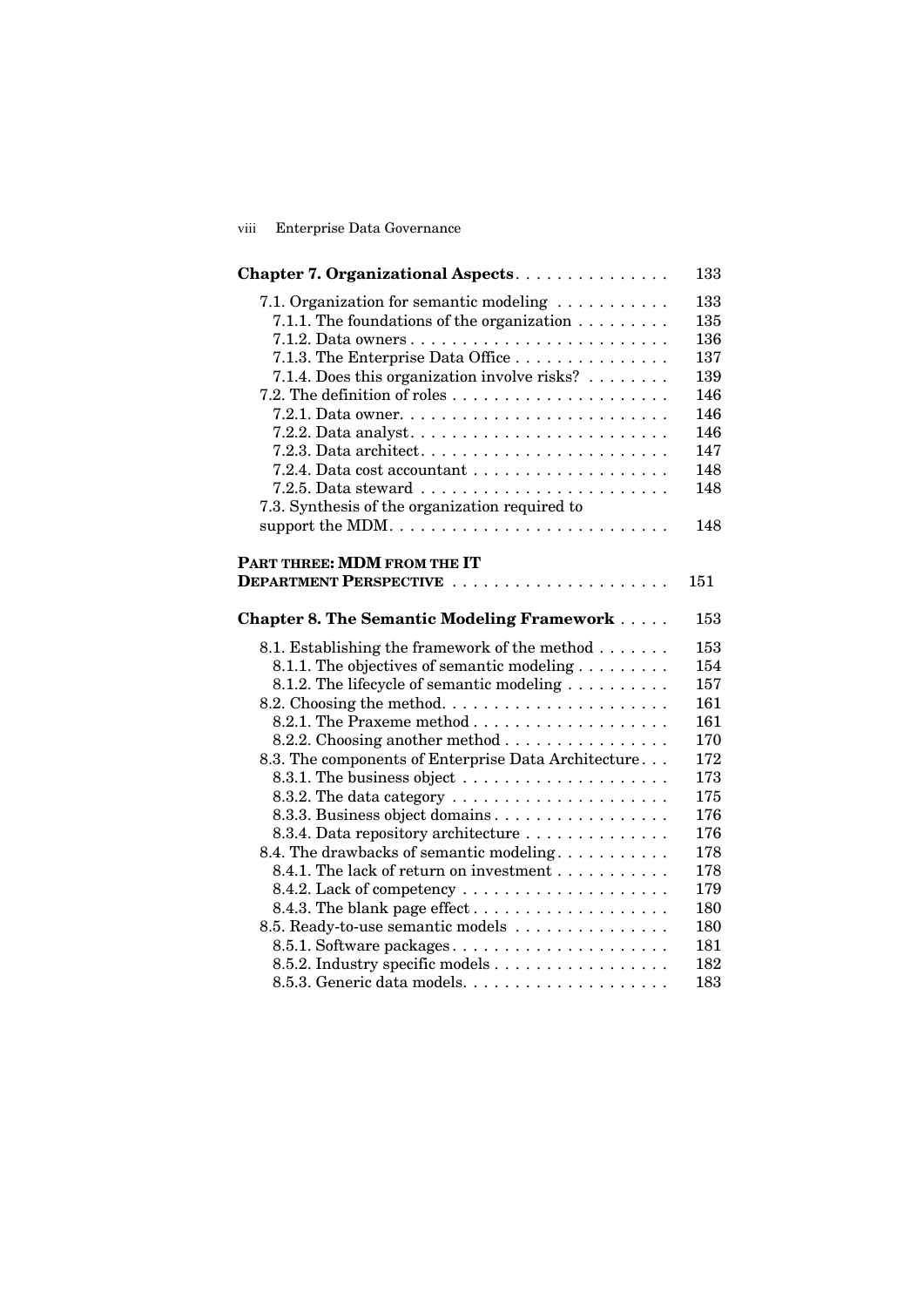| <b>Chapter 9. Semantic Modeling Procedures</b>                                                                                                                                                                                                                                                                                                                                                                                                                                        | 187                                                         |
|---------------------------------------------------------------------------------------------------------------------------------------------------------------------------------------------------------------------------------------------------------------------------------------------------------------------------------------------------------------------------------------------------------------------------------------------------------------------------------------|-------------------------------------------------------------|
| 9.1. A practical case of semantic modeling:<br>9.1.1. Non-compliant version of semantic modeling<br>9.1.2. First draft of semantic modeling<br>9.1.3. Modeling of the lifecycle of the address $\dots \dots$<br>9.1.4. Complete semantic modeling of the address<br>9.2. Example of Enterprise Data Architecture<br>9.3. Semantic modeling procedures<br>9.3.1. Extended business operation<br>9.3.2. Elementary business operation.<br>9.3.3. Single-occurrence and multi-occurrence | 187<br>188<br>191<br>192<br>197<br>199<br>202<br>202<br>207 |
| business operations                                                                                                                                                                                                                                                                                                                                                                                                                                                                   | 208                                                         |
| 9.3.4. Fostering the upgradeability of data models                                                                                                                                                                                                                                                                                                                                                                                                                                    | 209                                                         |
| 9.3.5. Other principles $\dots \dots \dots \dots \dots \dots \dots \dots$                                                                                                                                                                                                                                                                                                                                                                                                             | 213                                                         |
| Chapter 10. Logical Data Modeling                                                                                                                                                                                                                                                                                                                                                                                                                                                     | 215                                                         |
| 10.1. The objectives of logical modeling                                                                                                                                                                                                                                                                                                                                                                                                                                              | 215                                                         |
| 10.2. The components of logical data modeling                                                                                                                                                                                                                                                                                                                                                                                                                                         | 216                                                         |
| 10.3. The principle of loose-coupling data $\ldots \ldots \ldots$                                                                                                                                                                                                                                                                                                                                                                                                                     | 217                                                         |
| 10.4. The data architecture within categories.                                                                                                                                                                                                                                                                                                                                                                                                                                        | 221                                                         |
|                                                                                                                                                                                                                                                                                                                                                                                                                                                                                       | 221                                                         |
| 10.5.1. Derivation of the semantic classes                                                                                                                                                                                                                                                                                                                                                                                                                                            | 221                                                         |
| 10.5.2. Examples of derivation of semantic classes                                                                                                                                                                                                                                                                                                                                                                                                                                    | 224                                                         |
| 10.5.3. Derivation of elementary business operations                                                                                                                                                                                                                                                                                                                                                                                                                                  | 227                                                         |
| 10.5.4. Derivation of extended business operations.                                                                                                                                                                                                                                                                                                                                                                                                                                   | 228                                                         |
| 10.5.5. Derivation of inheritance                                                                                                                                                                                                                                                                                                                                                                                                                                                     | 228                                                         |
| 10.5.6. Identifier management                                                                                                                                                                                                                                                                                                                                                                                                                                                         | 229                                                         |
| 10.5.7. Calculated information                                                                                                                                                                                                                                                                                                                                                                                                                                                        | 229                                                         |
| 10.6. Other logical modeling procedures                                                                                                                                                                                                                                                                                                                                                                                                                                               | 229                                                         |
| 10.6.1. Enumeration data type                                                                                                                                                                                                                                                                                                                                                                                                                                                         | 229                                                         |
|                                                                                                                                                                                                                                                                                                                                                                                                                                                                                       | 230                                                         |
| 10.6.3. User interface components                                                                                                                                                                                                                                                                                                                                                                                                                                                     | 230                                                         |
|                                                                                                                                                                                                                                                                                                                                                                                                                                                                                       | 231                                                         |
|                                                                                                                                                                                                                                                                                                                                                                                                                                                                                       | 231                                                         |
| Chapter 11. Organization Modeling                                                                                                                                                                                                                                                                                                                                                                                                                                                     | 233                                                         |
| 11.1. The components of pragmatic modeling. $\dots \dots$                                                                                                                                                                                                                                                                                                                                                                                                                             | 234                                                         |
|                                                                                                                                                                                                                                                                                                                                                                                                                                                                                       | 235                                                         |
| 11.2.1. Process example                                                                                                                                                                                                                                                                                                                                                                                                                                                               | 235                                                         |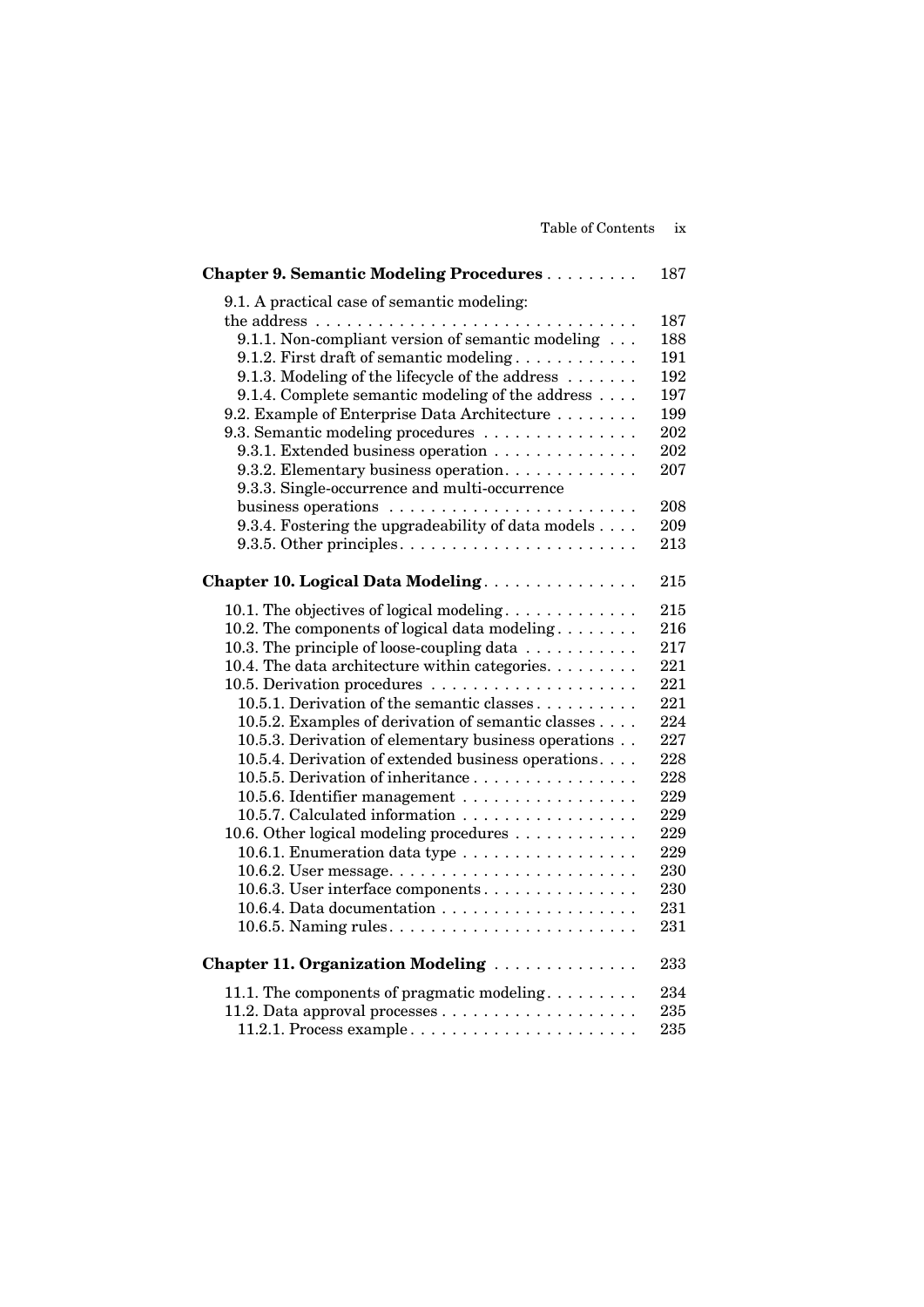## x Enterprise Data Governance

| 11.2.2. Synchronization of use cases with processes                              | 238 |
|----------------------------------------------------------------------------------|-----|
| 11.2.3. The other processes $\dots \dots \dots \dots \dots \dots \dots$          | 239 |
| $11.3.$ Use cases. $\dots \dots \dots \dots \dots \dots \dots \dots \dots \dots$ | 239 |
| 11.3.1. Documentation of use cases                                               | 240 |
| 11.3.2. Elementary use case                                                      | 242 |
|                                                                                  | 243 |
| 11.4. Administrative objects                                                     | 243 |
| 11.5. The derivation of pragmatic models                                         |     |
|                                                                                  | 244 |
|                                                                                  | 244 |
| 11.5.2. Data approval process $\dots \dots \dots \dots \dots \dots$              | 245 |
|                                                                                  | 245 |
|                                                                                  | 245 |
|                                                                                  |     |
| <b>Chapter 12. Technical Integration</b>                                         |     |
|                                                                                  | 247 |
|                                                                                  | 248 |
| 12.1.1. Weak coupling. $\dots \dots \dots \dots \dots \dots \dots \dots$         | 250 |
|                                                                                  | 251 |
|                                                                                  | 252 |
| 12.1.4. Consequences of integration models                                       | 253 |
| 12.2. Semantic integration                                                       | 254 |
|                                                                                  | 258 |
|                                                                                  | 260 |
|                                                                                  | 260 |
| 12.3.3. Applicative event                                                        | 260 |
| 12.4. Integration with the BRMS $\dots \dots \dots \dots \dots$                  | 261 |
| 12.5. Classification of databases and                                            |     |
|                                                                                  | 263 |
|                                                                                  |     |
|                                                                                  | 267 |
|                                                                                  | 271 |
| Appendix. Semantic Modeling of Address.                                          |     |
|                                                                                  | 272 |
| A.2. Examples of screens generated by                                            |     |
|                                                                                  | 277 |
| A.2.1. Postal Code Patterns                                                      | 277 |
| A.2.2. Automatic calculation of postal code                                      | 279 |
|                                                                                  | 281 |
| A.3. Semantic modeling and data quality                                          | 282 |
|                                                                                  |     |